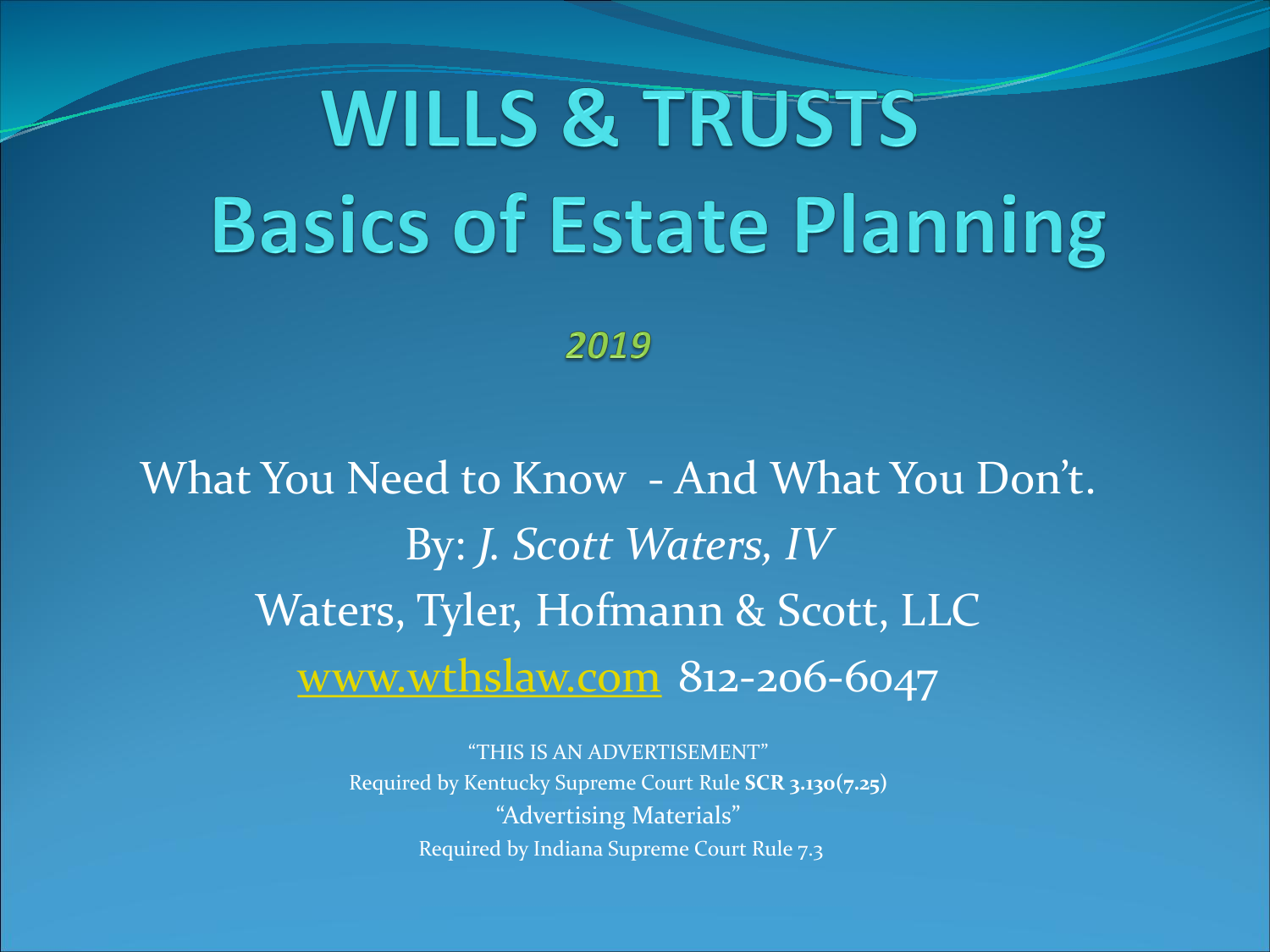### The Inevitable - Death and Taxes

- We are all going to pass away
- We all have to pay some taxes (income)
- We all will have something "in our name" when we die
- We can leave a mess or be a blessing to our families
- We can say a lot about how we plan for passing on
- We need to consider Estate Planning as really Succession Planning and Asset Preservation
- We need to plan now while we can, because once we are incapacitated or die, it is too late! Think COST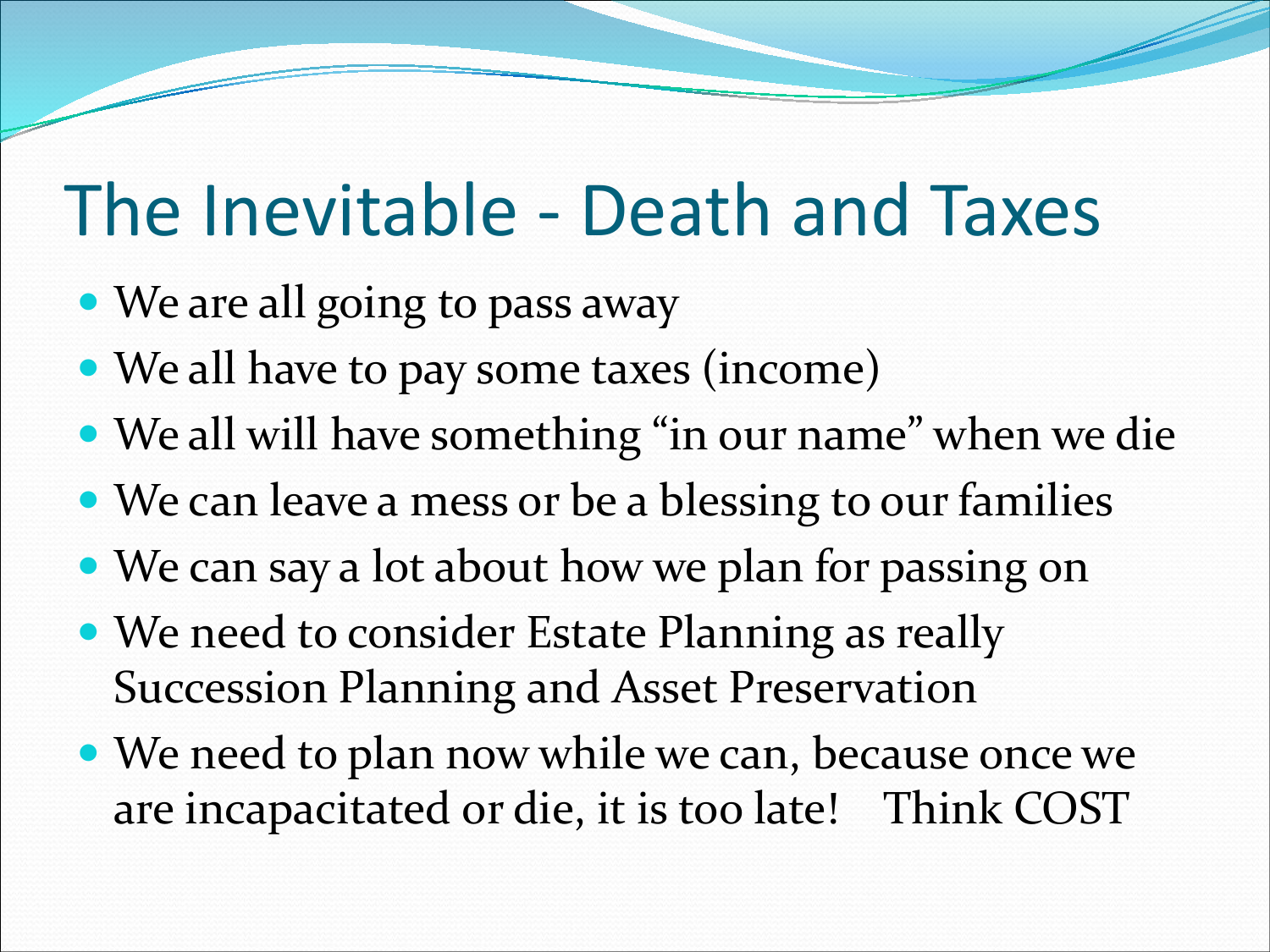# Definitely need to know

- You need a written Power of Attorney to authorize someone to speak or act on your behalf - otherwise a *legal guardian* has to be appointed *by a Judge*.
- You need a written Healthcare POA to authorize someone to make healthcare decisions for you if you are incapacitated for any reason.
- You need to have a Last Will and Testament to make sure property you have *in your name alone* goes to whom you desire and not to heirs at law or escheats to the State of Indiana. *IF all POD, how to cover costs?*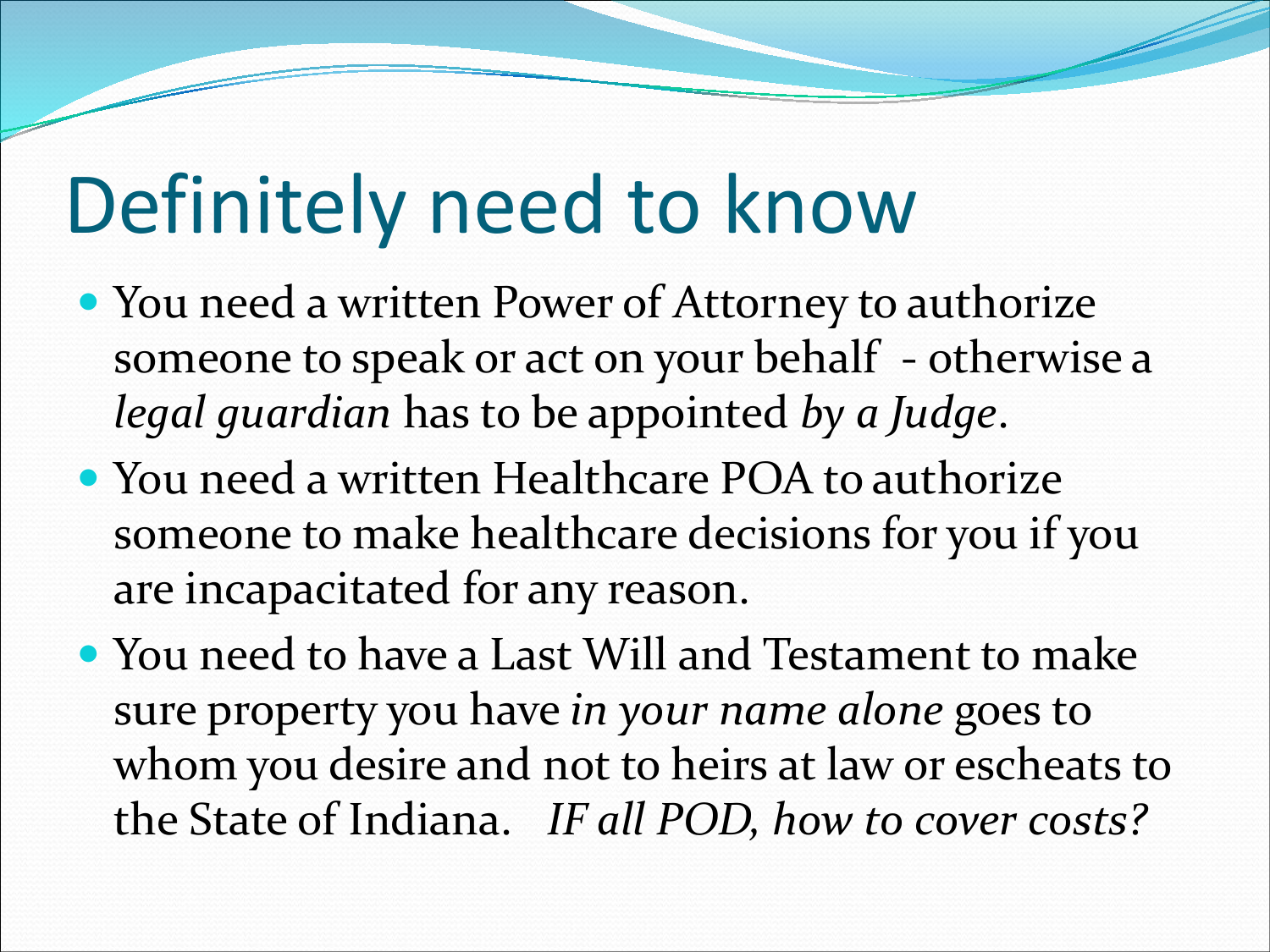# Possibly Don't need to know

- If you have less than \$11.5mm+, don't need to worry about Federal death tax OR gift tax. Congress has said it will review again. With Spouse, up to \$22mm+ avoids Federal tax.
- No Indiana Inheritance tax. Kentucky, tax if goes to other than spouse and children.
- If you don't have property, you don't need a will or trust, but you do need a POA and DHCR, especially if you have children to *appoint a guardian*, not a Judge.
- Annual gift exclusion is still \$15<sup>k</sup> a year. Lifetime:  $$11.5+M$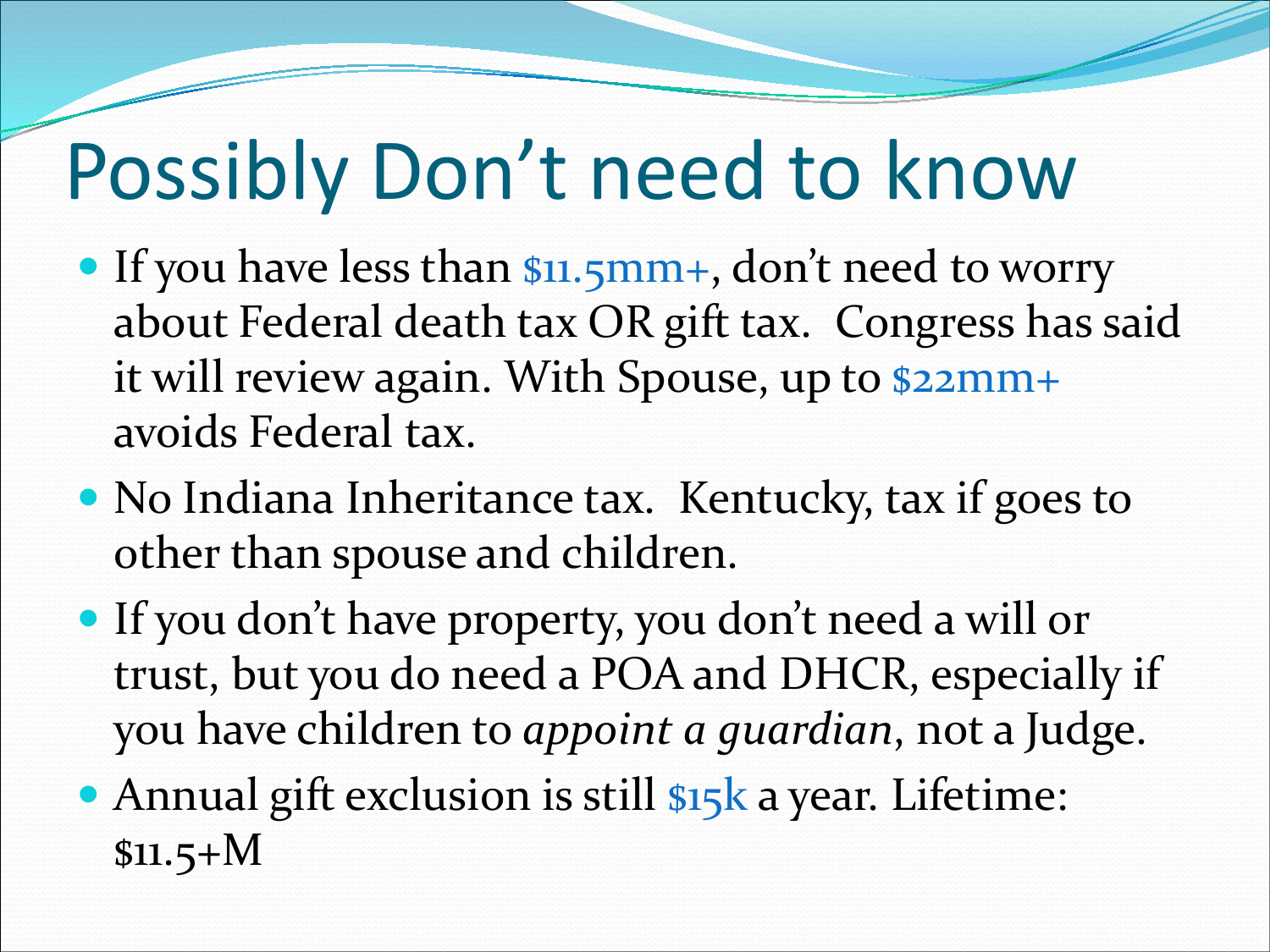## What is a WILL and a TRUST

- A "Last WILL and Testament" is a written instruction of who you want your property to go to when you die.
- It also appoints who is to handle the administration
- It also can appoint a guardian for kids
- A Testamentary TRUST is a legal vehicle or box to hold property until a future date for the benefit of others, usually kids.
- This type of Trust is created at death under a LWT where a Trustee or decision maker is named to carry out your wishes.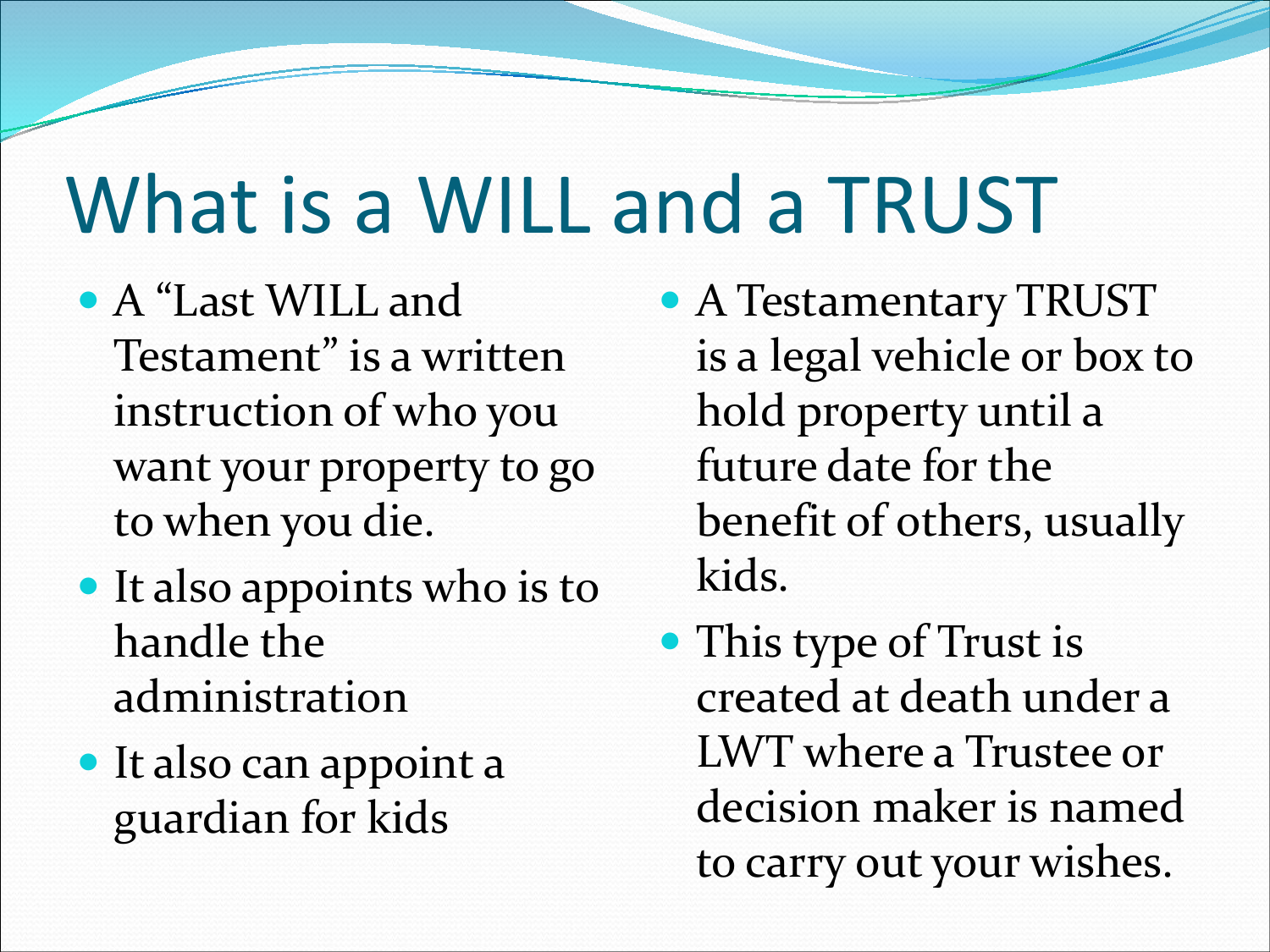### Types of TRUSTS- Irrevocable, Revocable, Pre & Post Death

- AFTER DEATH
- Testamentary set in will
- Created at death not before
- PR/Trustee takes charge to dole out money to kids, etc.
- Separate taxpayer with own EIN and IRS form 1041
- Trusts pay higher income taxes than individuals
- Examples: Credit shelter, A/B trusts, usually for large estates
- BEFORE DEATH
- Revocable up until death
- Created during life as a "Living" trust = inter vivos
- Private not public & not Court supervised
- Avoids "probate" which is court process to transfer assets at death
- Flexibility special needs
- Real Estate in several states
- Must for blended marriages with kids from both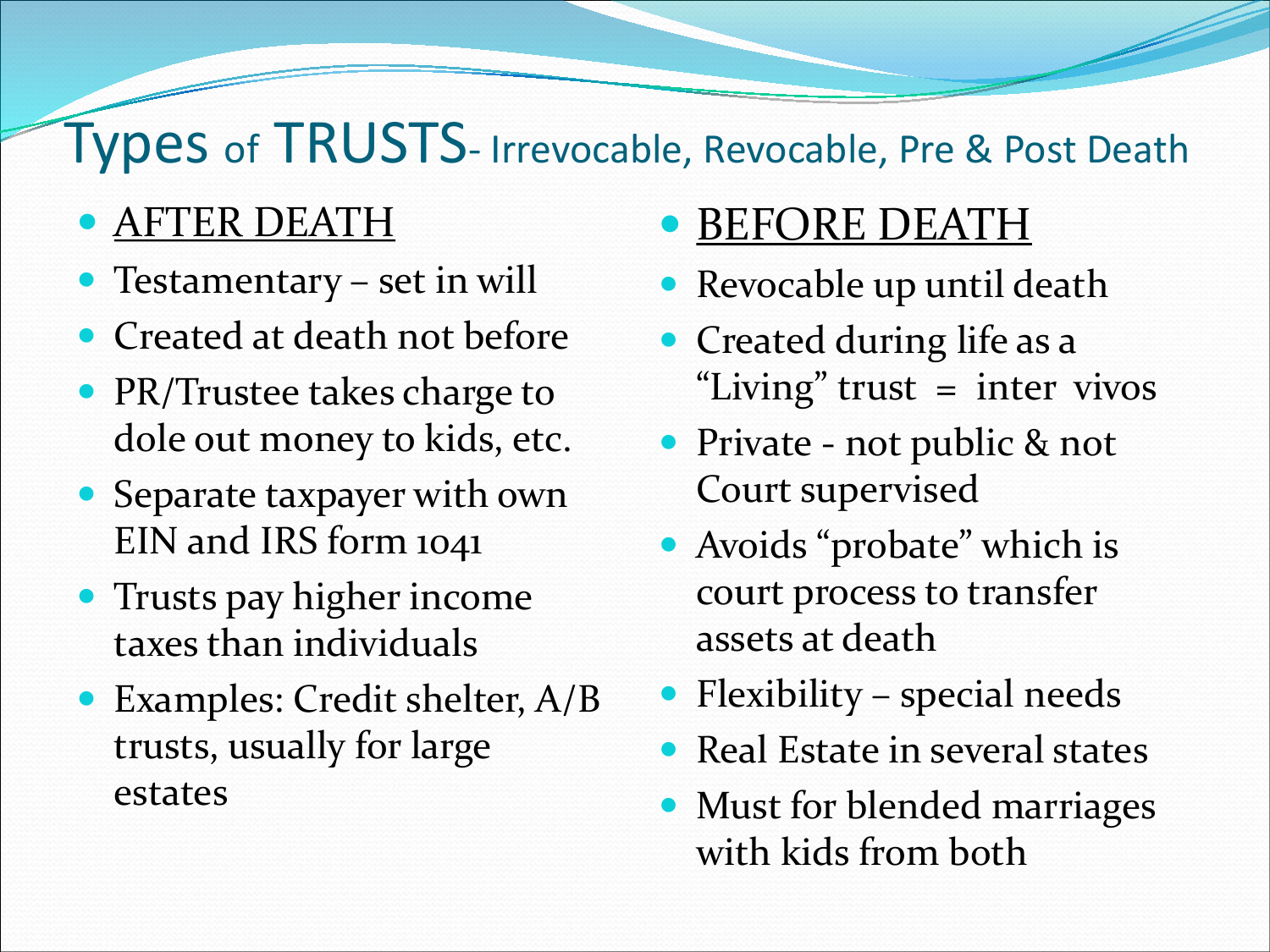# Dying with and without a WILL

- With Will = "testate"
- Your will says who gets what and how much
- Your will names a "personal rep." or executor to handle your affairs
- Your will names guardian for minor children
- Without will=" intestate"
- Each State law has made a will for you
- Spouse doesn't *get everything* if kids – one "child" – they get  $\frac{1}{2}$  net estate – surviving spouse gets other ½
- No kids, but parents surviving spouse gets 3/4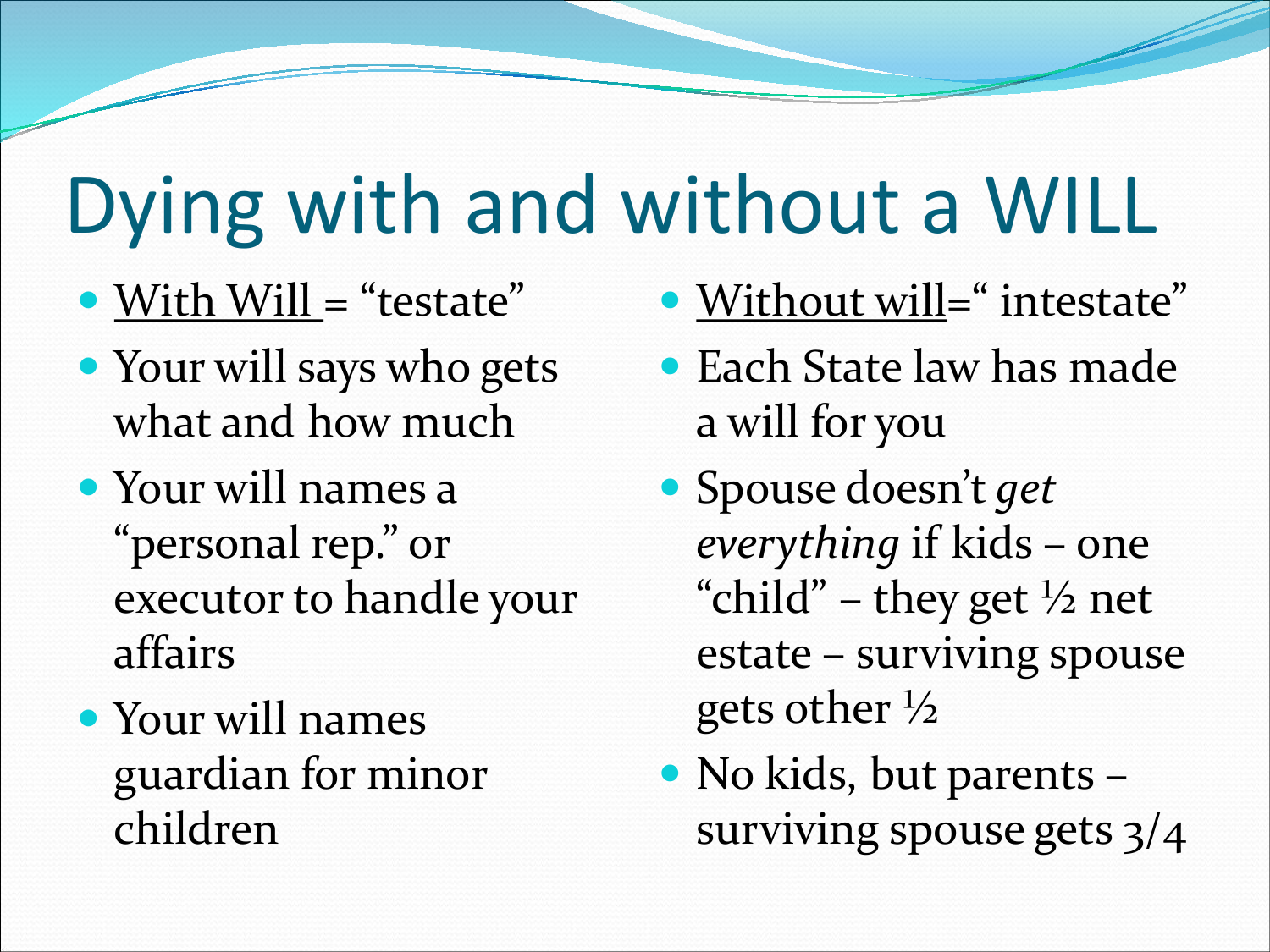## What do I need at a minimum?

- Die with nothing in your name! But: *Buyer Beware!*
	- How'd they do it? Joint Tenancies, Paid or Transfer on Death Accounts, Designations of Beneficiary, etc. Heirs still pay final costs but only to the extent of assets received within a year of death and after.

#### *A real plan consists of:*

- Either a Last Will & Testament (probate) or a Revocable Living Trust (no probate)
- Advance Directives:
	- Living Will Tells DOCTOR if I am dead let me die.
	- Health Surrogate Appoints someone to act on your behalf
- "Durable" Power of Attorney for your affairs
	- Survives incapacity and avoids need for guardianship
	- Option Have a "springing" POA only effective upon incapacity.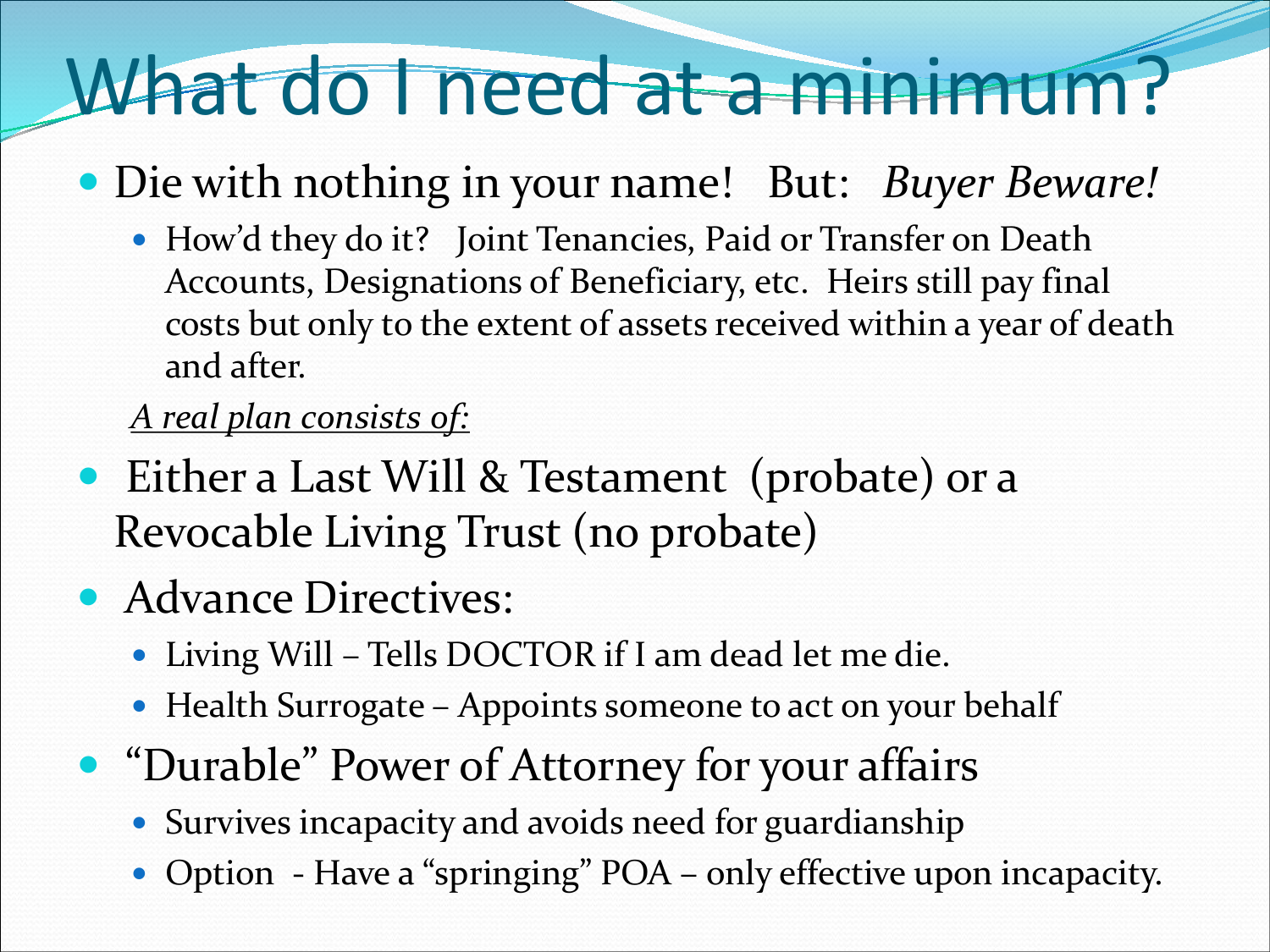## **Conclusions**

- To do nothing is really planning to leave a mess!
- Talk to loved ones and let them know your wishes.
- Then talk to an attorney to write down your wishes in documents that can act for you when you can't.
- Look at you assets and earning power and obtain adequate **life**, LTC and disability **insurance** for security.
- Take advantage of all the benefits your company offers to add disability, life insurance and other family benefits.
- Don't leave your family with a bad impression of YOU!
- Next Steps Decide to at least face the questions below: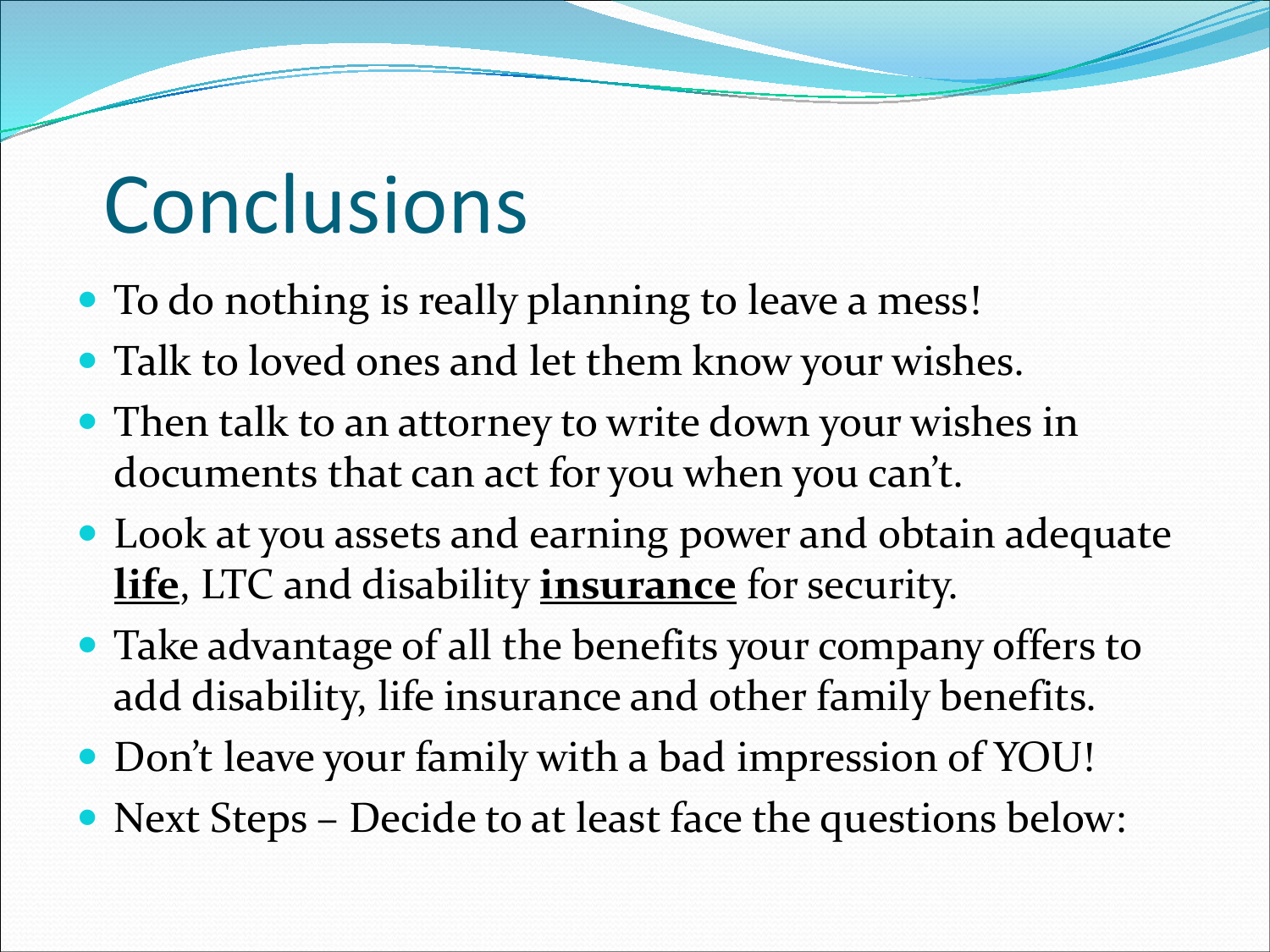### Next Steps in Estate Planning

 Waters, Tyler, Hofmann & Scott, LLC Attorneys at Law CONTACT: J. S. Waters, IV 812.949-1114 Ext. 6047 www.wthslaw.com

#### "Advertising Materials"

Required by Indiana Supreme Court Rule 7.3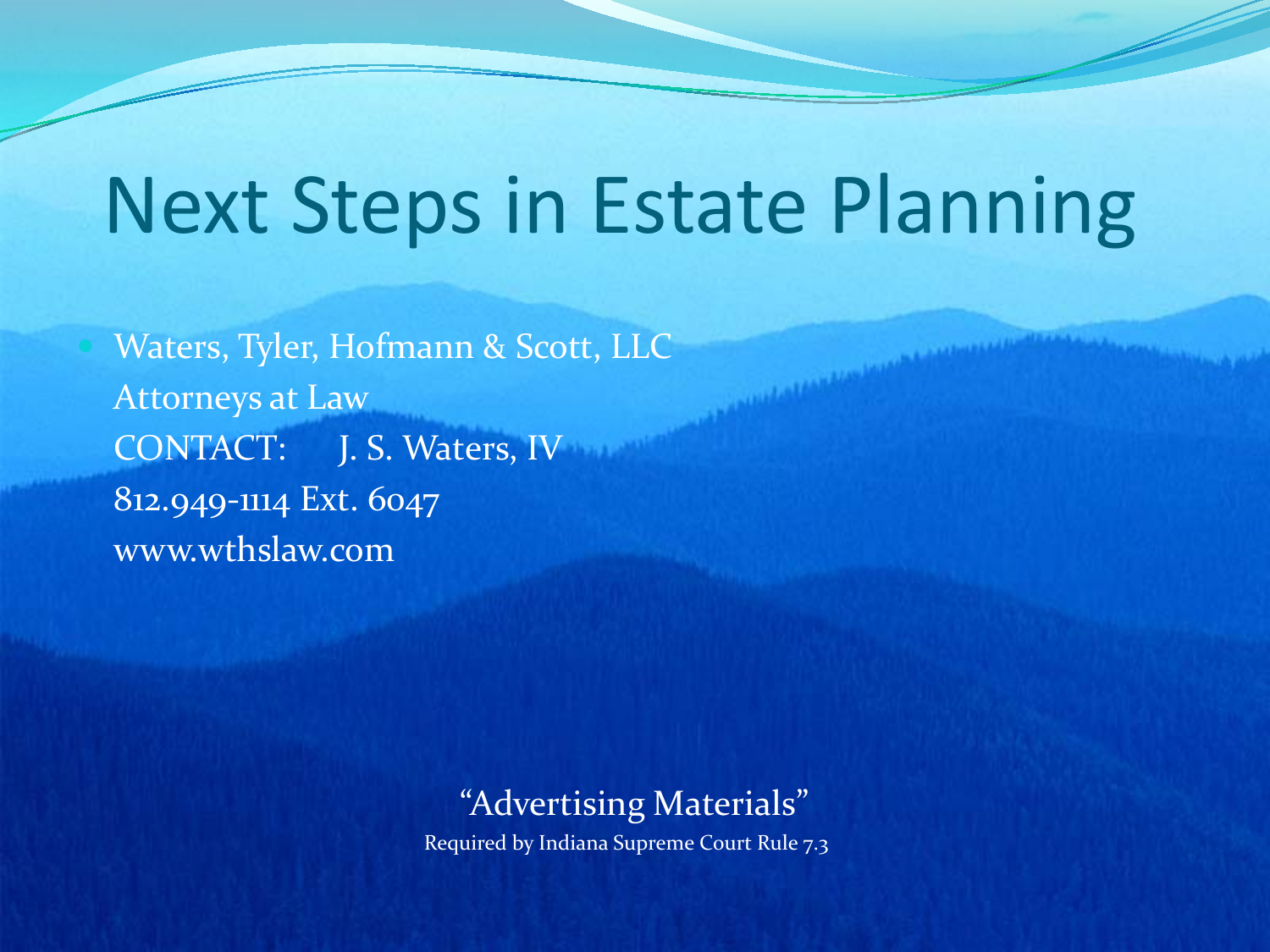**Waters, Tyler, Scott, Hofmann & Doane, LLC Attorneys at Law** Telephone: (812) 949-1114 Ext. 6047 Facsimile: (812) 949-2189 1947 East Spring Street HWY 62 New Albany, IN 47150 Just down from Silver, at the intersection of Jay and Spring Streets) www.wtshdlaw.com

*Succession is a fact of life, so don't be one of the 70% of people who do NOT have valid written instructions and other legal tools , such as ,"advance directives"*

#### **ESTATE-PLANNING QUESTIONAIRE For a married couple or for a single:**

- First, give some thought to the following questions in this confidential estate planning questionnaire. Then set an appointment with one of our estate attorneys to discuss your particular needs. Everyone needs at least to have a properly executed ("triple threat"): 1. Last Will (or Revocable Living Trust), 2. Power of Attorney and, 3. Designation of Healthcare Representative & Living Will.
- This Questionnaire is intended to give and seek some Preliminary Information needed to advise you on an estate plan. **After** the initial appointment we will work with you to insure your plan is properly funded by aligning beneficiaries or joint account holders to coincide with your estate plan to make sure your practice matches your plan for holding assets and passing them on to the people you want and hope to receive them.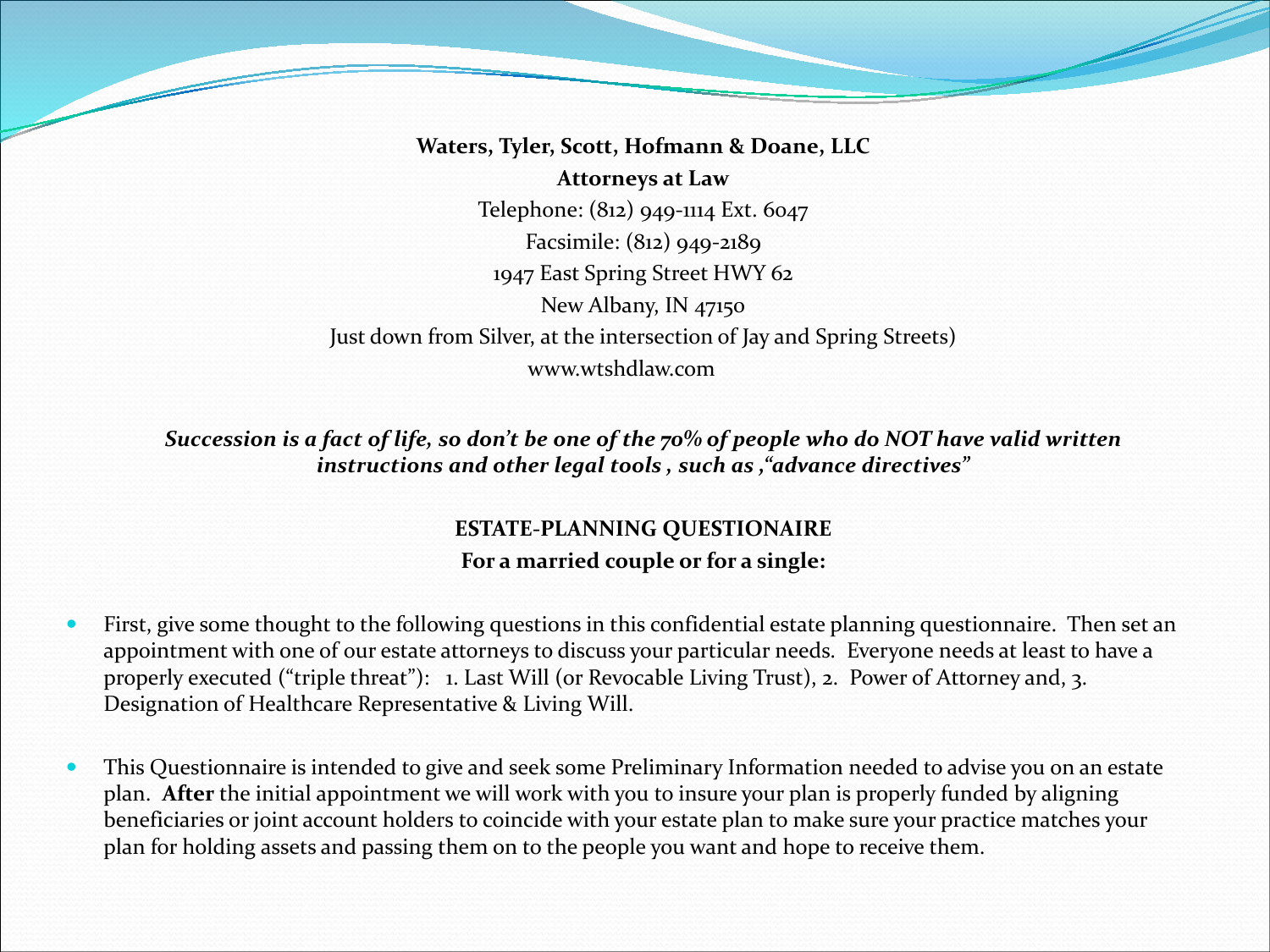|                             | SSN:                                                                                 | DOB: |                                                                                                                                                                                                                                            |
|-----------------------------|--------------------------------------------------------------------------------------|------|--------------------------------------------------------------------------------------------------------------------------------------------------------------------------------------------------------------------------------------------|
|                             | SSN:                                                                                 | DOB: |                                                                                                                                                                                                                                            |
| Address:                    |                                                                                      |      | Home: (                                                                                                                                                                                                                                    |
| City:                       |                                                                                      |      | Office: (                                                                                                                                                                                                                                  |
| Indiana (Kentucky) Zip Code |                                                                                      |      | Cell:                                                                                                                                                                                                                                      |
|                             | LAST WILL/REVOCABLE TRUST OF HUSBAND or male client:                                 |      |                                                                                                                                                                                                                                            |
|                             | (or Living Trust), Power of Attorney and a Designation of Healthcare Representative. |      | First, give some thought to the following questions in this confidential estate planning questionnaire. Then set an<br>appointment with me to discuss your particular needs. Everyone needs at least to have a properly executed Last Will |

- Who do I want to receive my estate after payment of debts, expenses and death taxes of passing?
- $\Box$  Who do you want to take care of your affairs and carry out the directives of your will or trust?
- Any special instructions?
- $\bullet$

 $\bullet$  $\bullet$  $\bullet$ 

#### **Personal Representative:**

| $1st$ Name:                   |
|-------------------------------|
| Phone:                        |
|                               |
|                               |
| 2 <sup>nd</sup> Name:         |
| Phone:                        |
| State/County of Residence: __ |
|                               |
|                               |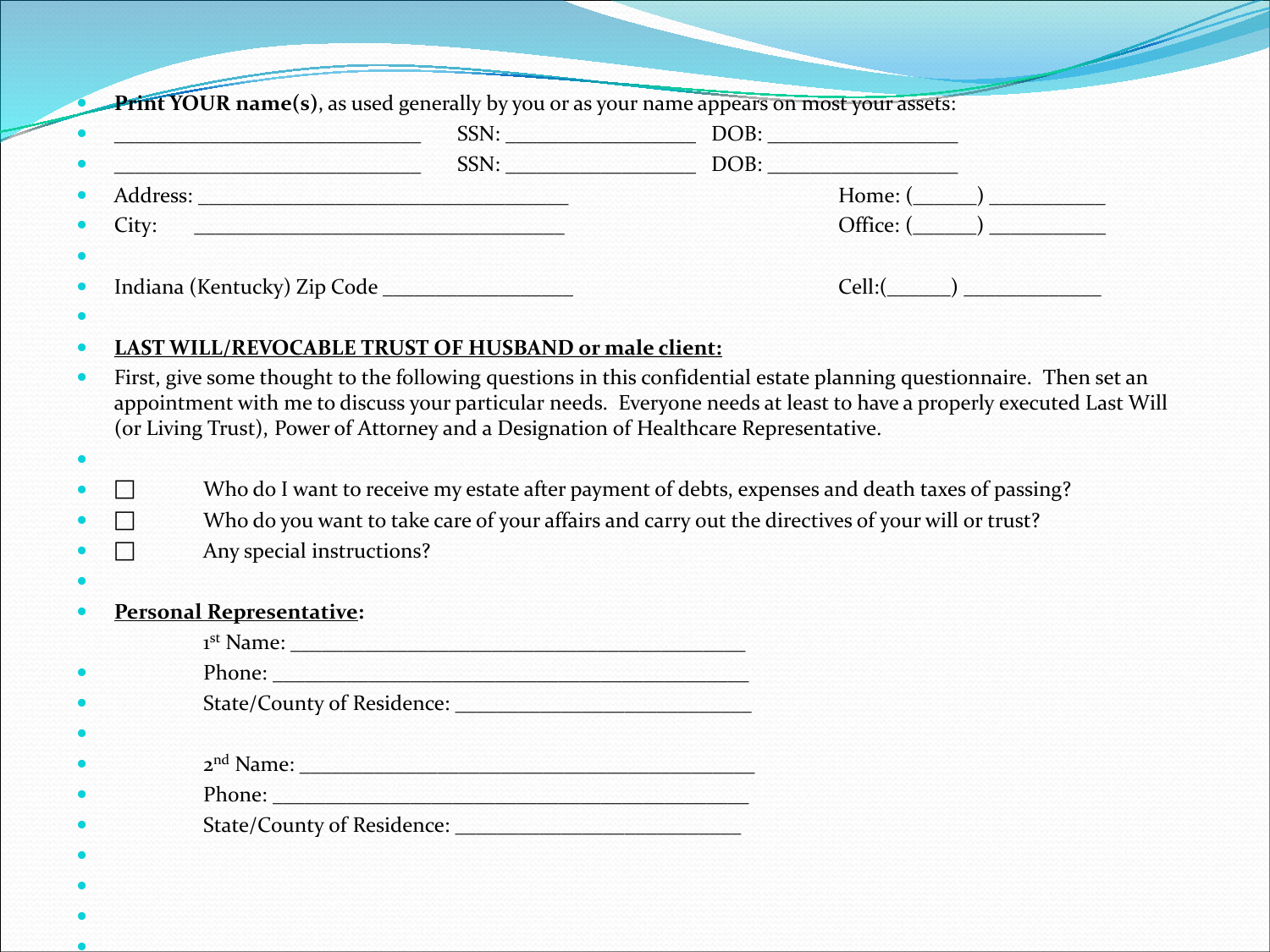| Guardian:                                                                                                                                                                                                                            | T <sup>st</sup> Name:                                                                                                                                                                                                                    |                |
|--------------------------------------------------------------------------------------------------------------------------------------------------------------------------------------------------------------------------------------|------------------------------------------------------------------------------------------------------------------------------------------------------------------------------------------------------------------------------------------|----------------|
| (minor children, if any)                                                                                                                                                                                                             |                                                                                                                                                                                                                                          |                |
|                                                                                                                                                                                                                                      |                                                                                                                                                                                                                                          |                |
|                                                                                                                                                                                                                                      |                                                                                                                                                                                                                                          |                |
|                                                                                                                                                                                                                                      |                                                                                                                                                                                                                                          |                |
|                                                                                                                                                                                                                                      |                                                                                                                                                                                                                                          |                |
|                                                                                                                                                                                                                                      |                                                                                                                                                                                                                                          |                |
| Trustee:                                                                                                                                                                                                                             | 1 <sup>st</sup> Name:                                                                                                                                                                                                                    |                |
| (minors or special needs)                                                                                                                                                                                                            | Phone: 2008 Phone: 2008 Phone: 2008 Phone: 2008 Phone: 2008 Phone: 2008 Phone: 2008 Phone: 2008 Phone: 2008 Phone: 2008 Phone: 2008 Phone: 2008 Phone: 2008 Phone: 2008 Phone: 2008 Phone: 2008 Phone: 2008 Phone: 2008 Phone:           |                |
|                                                                                                                                                                                                                                      |                                                                                                                                                                                                                                          |                |
|                                                                                                                                                                                                                                      | 2 <sup>nd</sup> Name: 2008 and 2008 and 2008 and 2008 and 2008 and 2008 and 2008 and 2008 and 2008 and 2008 and 2008 and 2008 and 2008 and 2008 and 2008 and 2008 and 2008 and 2008 and 2008 and 2008 and 2008 and 2008 and 2008 and 200 |                |
|                                                                                                                                                                                                                                      | Phone: <u>Alexander School and School and School and School and School and School and School and School and School and School and School and School and School and School and School and School and School and School and School</u>     |                |
|                                                                                                                                                                                                                                      |                                                                                                                                                                                                                                          |                |
|                                                                                                                                                                                                                                      |                                                                                                                                                                                                                                          |                |
| <b>Intended Beneficiaries of Estate:</b>                                                                                                                                                                                             |                                                                                                                                                                                                                                          |                |
| Name Relationship Address DOB                                                                                                                                                                                                        |                                                                                                                                                                                                                                          | (Optional) SSN |
|                                                                                                                                                                                                                                      |                                                                                                                                                                                                                                          |                |
| 1. <u>The communication of the contract of the contract of the contract of the contract of the contract of the contract of the contract of the contract of the contract of the contract of the contract of the contract of the c</u> |                                                                                                                                                                                                                                          |                |
| 2. $\blacksquare$                                                                                                                                                                                                                    |                                                                                                                                                                                                                                          |                |
| <u>3. The contract of the contract of the contract of the contract of the contract of the contract of the contract of the contract of the contract of the contract of the contract of the contract of the contract of the contra</u> |                                                                                                                                                                                                                                          |                |
|                                                                                                                                                                                                                                      |                                                                                                                                                                                                                                          |                |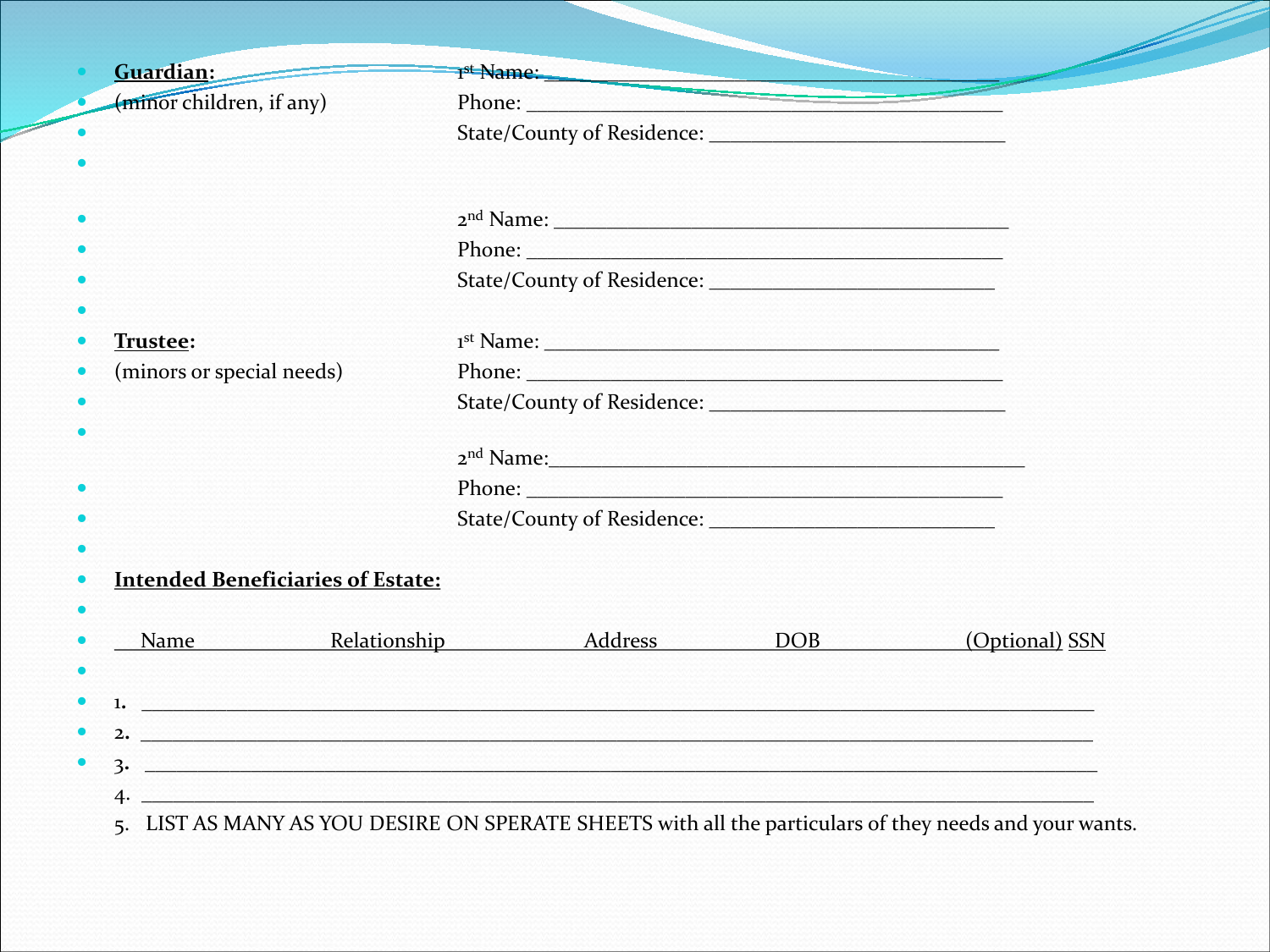**His Specific Bequests of Personal Items to Heirs:**

#### LAST WILL/REVOCABLE TRUST OF WIFE or female client: Print:

 First, give some thought to the following questions in this confidential estate planning questionnaire. Then set an appointment with me to discuss your particular needs. Everyone needs at least to have a properly executed Last Will (or Living Trust), Power of Attorney and a Designation of Healthcare Representative.

 $\bullet$  . The contribution of the contribution of the contribution of the contribution of the contribution of the contribution of the contribution of the contribution of the contribution of the contribution of the contributi  $\sim$  . The second constraint of the second constraint of the second constraint of the second constraint of the second constraint of the second constraint of the second constraint of the second constraint of the second con

- $\square$  Who do I want to receive my estate after payment of debts, expenses and death taxes of passing?
- $\Box$  Who do you want to take care of your affairs and carry out the directives of your will or trust?
- Any special instructions?

 $\bullet$ 

 $\bullet$ 

| $\bullet$ | <b>Personal Representative:</b>   |                       | 1 <sup>st</sup> Name:      |          | Relation |  |
|-----------|-----------------------------------|-----------------------|----------------------------|----------|----------|--|
| $\bullet$ | (Executrix- "authorized one")     |                       | Phone:                     |          |          |  |
| $\bullet$ |                                   |                       |                            |          |          |  |
|           |                                   |                       |                            |          |          |  |
|           |                                   |                       | 2 <sup>nd</sup> Name:      |          | Relation |  |
| $\bullet$ |                                   |                       | Phone:                     |          |          |  |
| $\bullet$ |                                   |                       |                            |          |          |  |
| $\bullet$ | Guardian:                         |                       | 1 <sup>st</sup> Name:      | Relation |          |  |
| $\bullet$ | (Self $\&$ /or for Minors) Phone: |                       |                            |          |          |  |
| $\bullet$ |                                   |                       | State/County of Residence: |          |          |  |
|           |                                   |                       |                            |          |          |  |
|           |                                   | 2 <sup>nd</sup> Name: |                            | Relation |          |  |
|           |                                   | Phone:                |                            |          |          |  |
| $\bullet$ |                                   |                       | State/County of Residence: |          |          |  |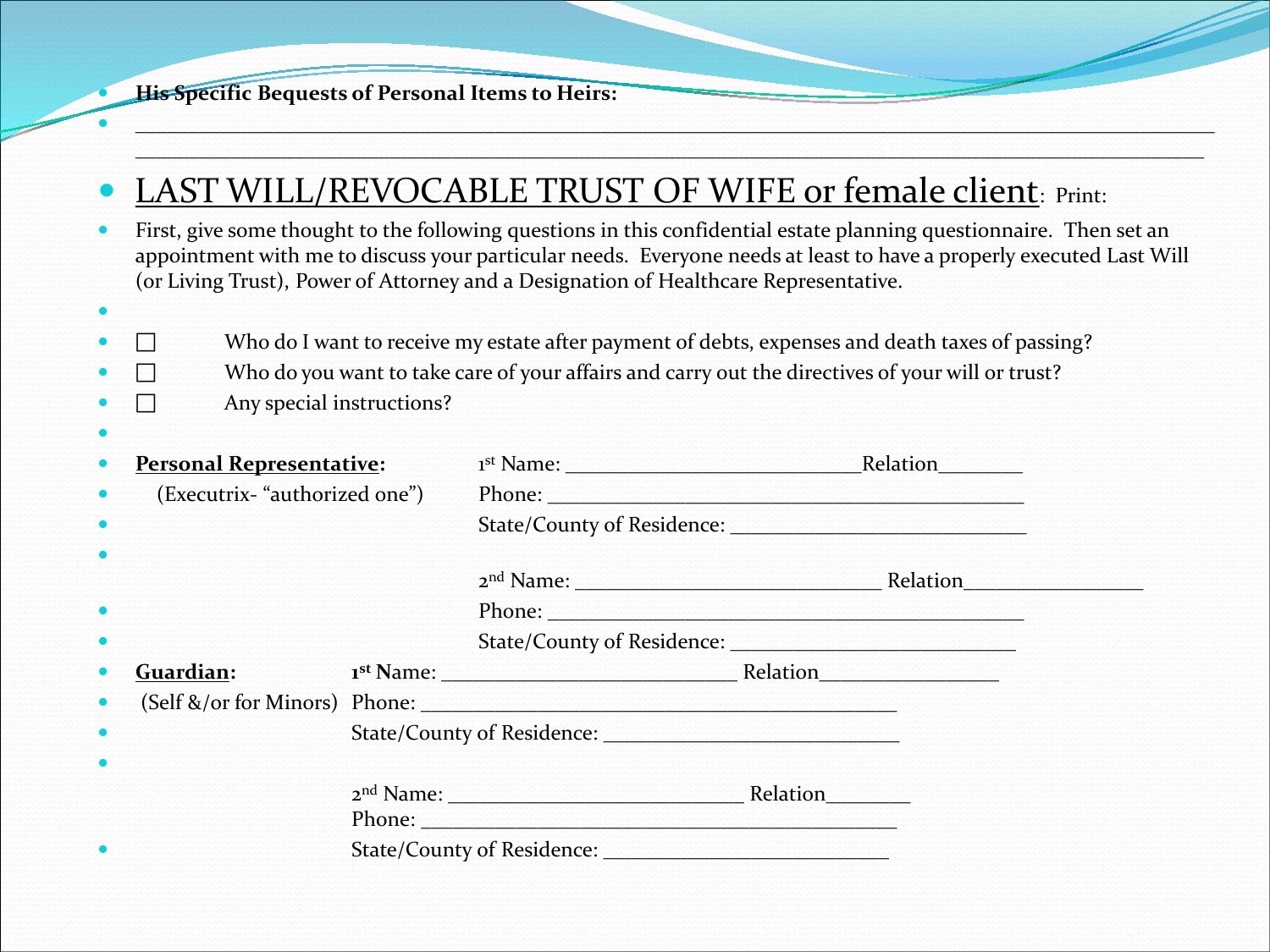Her Plan Continued:  $\bullet$ 

|           | Trustee:                                                                                                                                                                                                                                                                                       | 1 <sup>st</sup> Name:            | Relation   |
|-----------|------------------------------------------------------------------------------------------------------------------------------------------------------------------------------------------------------------------------------------------------------------------------------------------------|----------------------------------|------------|
|           | (minors or special needs)                                                                                                                                                                                                                                                                      |                                  |            |
| $\bullet$ |                                                                                                                                                                                                                                                                                                |                                  |            |
|           |                                                                                                                                                                                                                                                                                                |                                  |            |
|           |                                                                                                                                                                                                                                                                                                | 2 <sup>nd</sup> Name: 2008 Name: |            |
|           |                                                                                                                                                                                                                                                                                                |                                  |            |
| $\bullet$ |                                                                                                                                                                                                                                                                                                |                                  |            |
|           |                                                                                                                                                                                                                                                                                                |                                  |            |
|           | <b>Intended Beneficiaries of Estate ("What's left"):</b>                                                                                                                                                                                                                                       |                                  |            |
|           | <b>Example 2</b> Relationship                                                                                                                                                                                                                                                                  | Address                          | <b>DOB</b> |
| $\bullet$ |                                                                                                                                                                                                                                                                                                |                                  |            |
| $\bullet$ | 1. The contract of the contract of the contract of the contract of the contract of the contract of the contract of                                                                                                                                                                             |                                  |            |
| $\bullet$ | 2. 2. 2001 - 2001 - 2002 - 2003 - 2004 - 2005 - 2006 - 2007 - 2008 - 2008 - 2008 - 2008 - 2008 - 2008 - 2008 - 2008                                                                                                                                                                            |                                  |            |
| $\bullet$ | 3. The contract of the contract of the contract of $\mathbf{S}$ , $\mathbf{S}$ , $\mathbf{S}$ , $\mathbf{S}$ , $\mathbf{S}$ , $\mathbf{S}$ , $\mathbf{S}$ , $\mathbf{S}$ , $\mathbf{S}$ , $\mathbf{S}$ , $\mathbf{S}$ , $\mathbf{S}$ , $\mathbf{S}$ , $\mathbf{S}$ , $\mathbf{S}$ , $\mathbf{$ |                                  |            |
| $\bullet$ | 4.                                                                                                                                                                                                                                                                                             |                                  |            |
|           | 5. LIST AS MANY AS YOU DESIRE ON SPERATE SHEETS with all the particulars of they needs and your wants.                                                                                                                                                                                         |                                  |            |
| $\bullet$ |                                                                                                                                                                                                                                                                                                |                                  |            |
| $\bullet$ | Specific Bequests or Special Instructions you want to spell out:                                                                                                                                                                                                                               |                                  |            |
| $\bullet$ |                                                                                                                                                                                                                                                                                                |                                  |            |
|           |                                                                                                                                                                                                                                                                                                |                                  |            |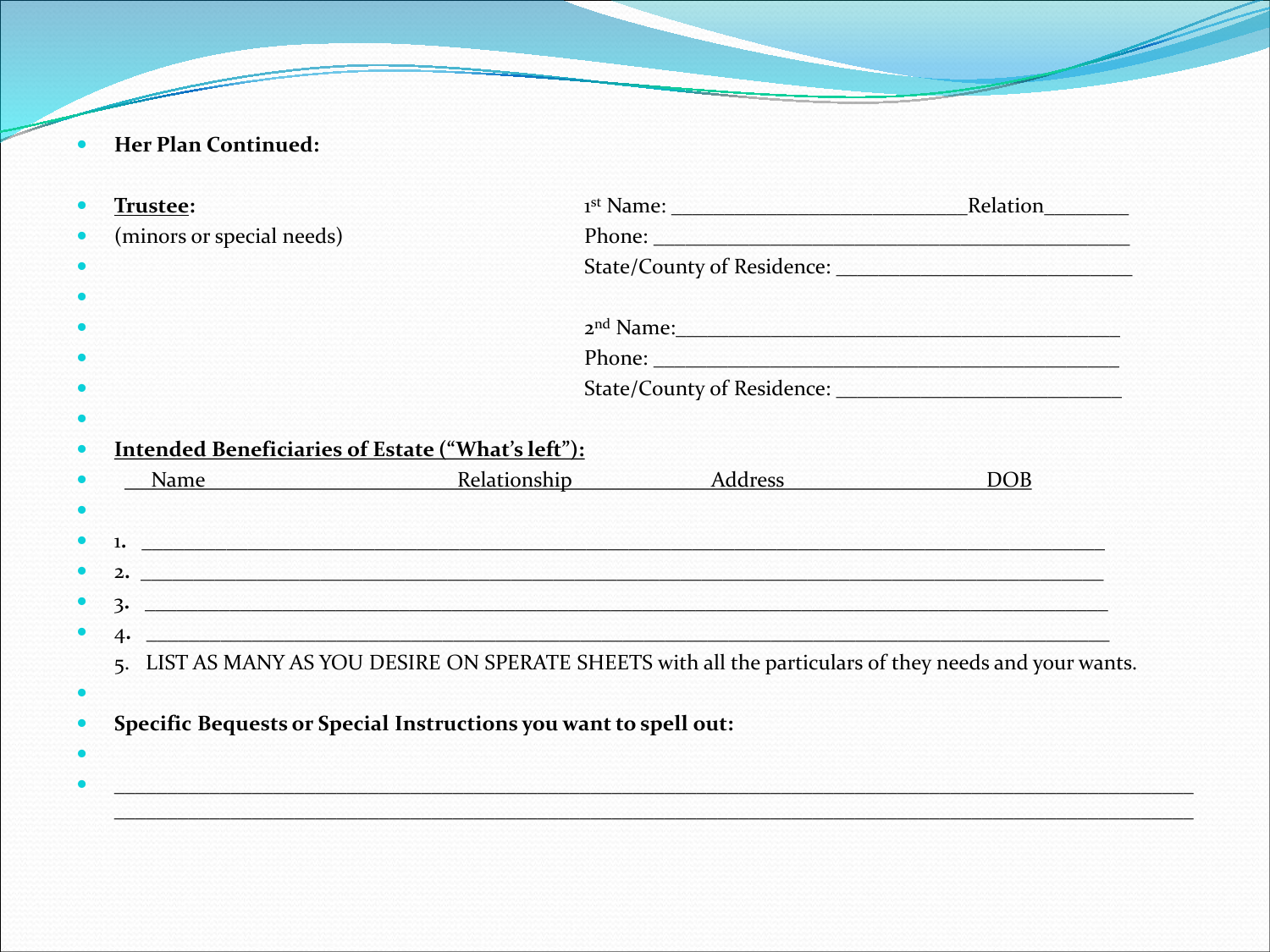#### Your decision makers:

 $\bullet$ 

 $\bullet$ 

**POWER OF ATTORNEY OF HUSBAND or male client:** Springing Power or other restriction: \_\_\_\_\_\_\_\_\_\_\_\_\_\_\_\_\_\_\_\_\_\_\_\_\_\_\_\_

| • Attorney-in-fact   | $1st$ Name:                  |
|----------------------|------------------------------|
| • (acts for you when | Phone:                       |
| $\bullet$ you can't) | State/County of Residence: _ |
|                      |                              |
|                      | 2 <sup>nd</sup> Name:        |
|                      | Phone:                       |
|                      | State/County of Residence:   |
|                      |                              |
|                      | $3rd$ , or others?           |
|                      |                              |

#### $\bullet$ **POWER OF ATTORNEY OF WIFE or female client:** Springing Power or other restriction: \_\_\_\_\_\_\_\_\_\_\_\_

| • Attorney-in-fact   | $1st$ Name: $\_\$            |
|----------------------|------------------------------|
| • (acts for you when | Phone:                       |
| • you can't)         | State/County of Residence:   |
|                      |                              |
|                      | 2 <sup>nd</sup> Name:        |
|                      | Phone:                       |
|                      | State/County of Residence:   |
|                      |                              |
|                      | 3 <sup>rd</sup> , or others? |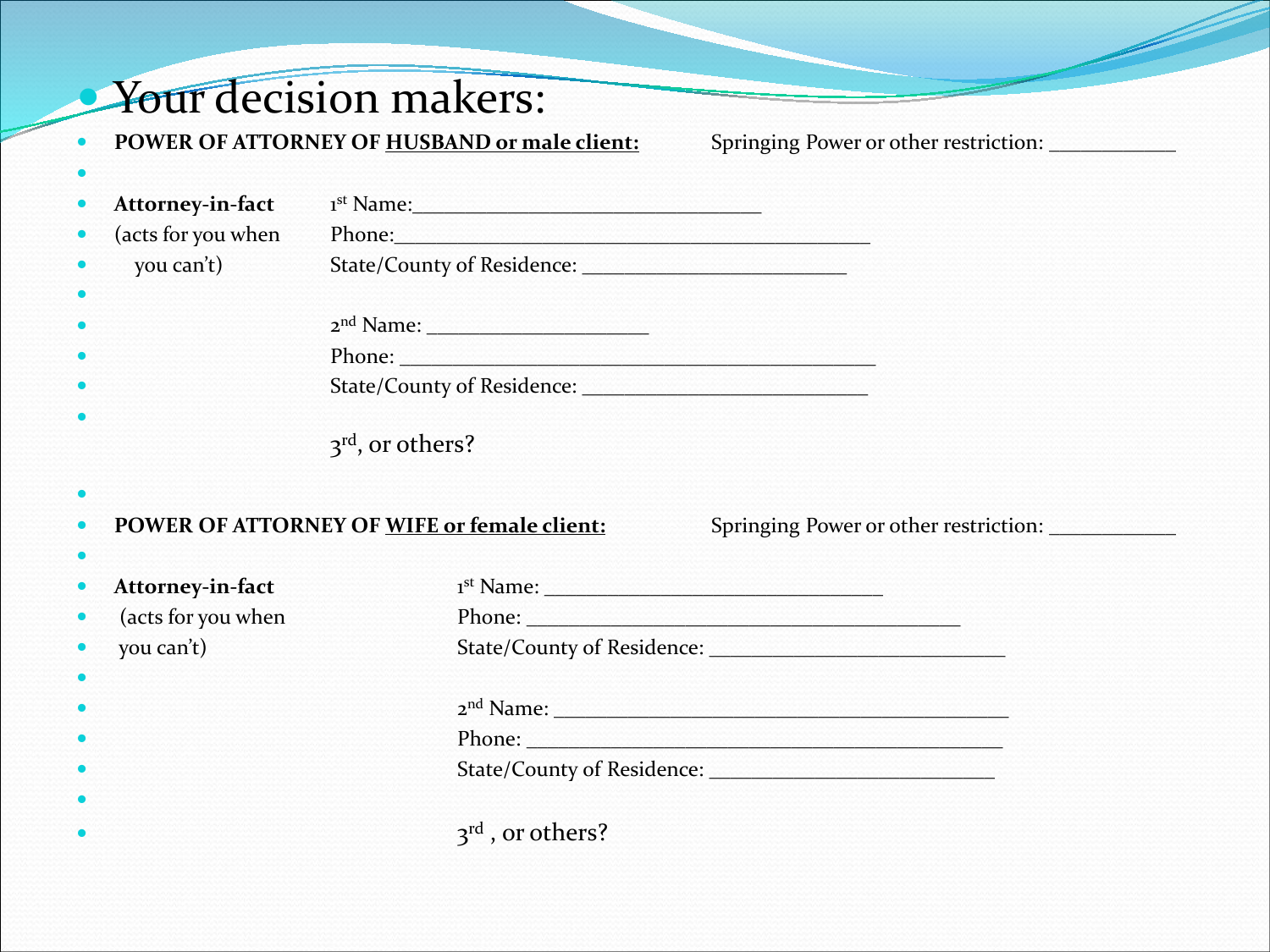### Medical decision makers:

**DESIGNATION OF** *HEALTHCARE REPRESENTATIVE* **& LIVING WILL OF HUSBAND or male client**